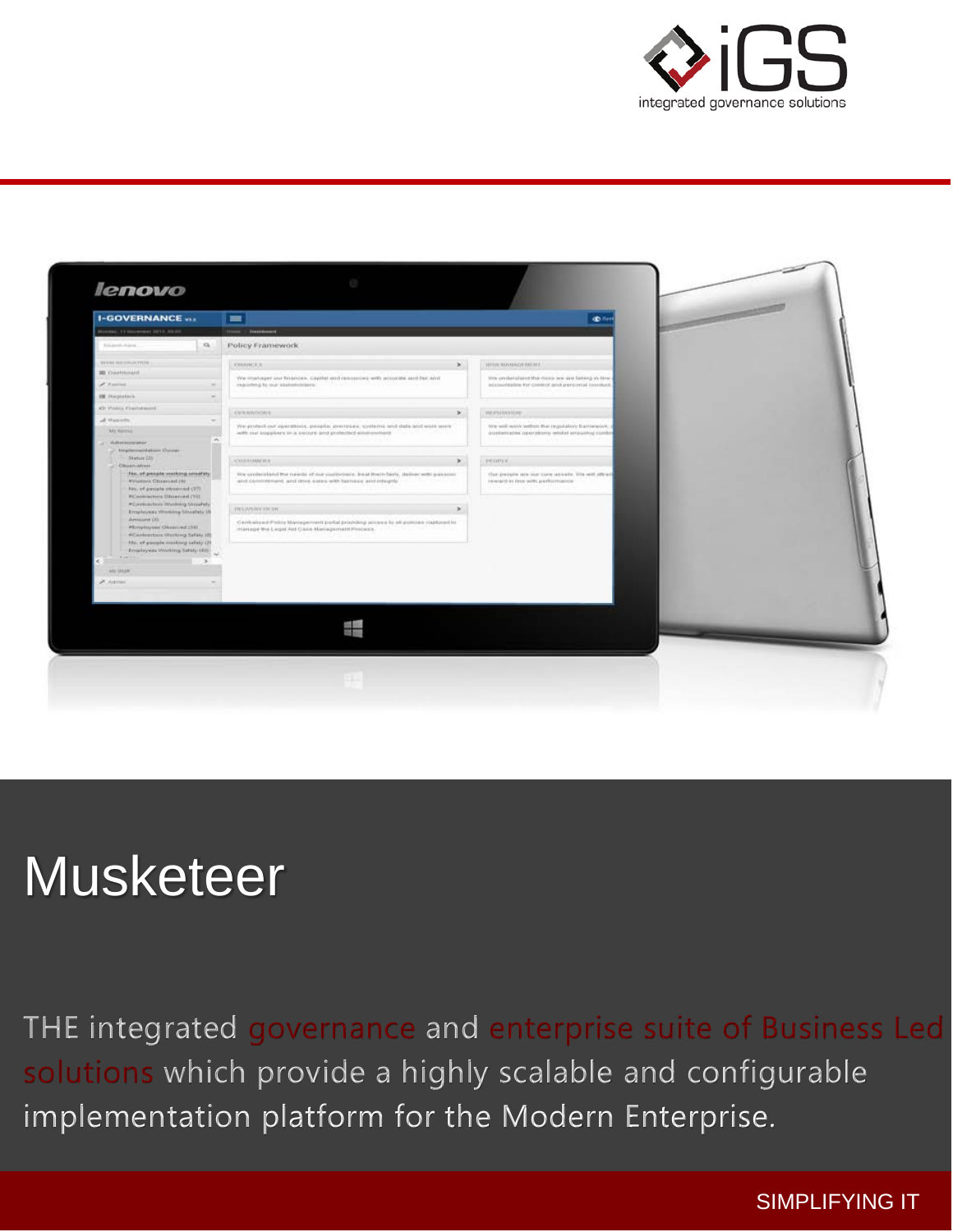### **Some Background**

Musketeer was created to respond to the requirement for **the simplification of IT delivery processes,** to allow businesses to create and manage their solutions and work environments independently. This has been achieved by providing clear ownership for the Business and IT architecture, using a **common and integrated data platform**. This product, developed in a large organisation with over 40,000 people, allows for common objects to be used across multiple areas and **configured to match each Business, Function and User requirements**.

The platform is delivered using a common data architecture tool that converts your planned structure into a formal **Enterprise Data Model and framework,** allowing users to concentrate on Business requirements and IT to focus on the supporting infrastructure. The outcome is a Information Aware and Owned enterprise that drives **innovation and creativity** across the enterprise in a controlled and structured manner. The solution delivery and implementation framework is drawn from a leading global banking organisation, and addresses **all aspects of BUILDING SOLUTIONS** to meet your regulatory and statutory requirements.

This enterprise framework is designed to support the **entire IT solutions requirements across** Business areas for the entire enterprise. The approach is proven to provide a single point of entry for all data, data governance, compliance and workflow requirements. Behind each Business we provide the platform for designing solutions that can replace many systems, replace the use of excel and other User Developed applications, and supports by achievement of a single view of Enterprise Objectives.

We have implemented many modules that prove how this common platform can help support your business objectives, including:

- Governance, Risk, Incident Management and Compliance;
- HR management and performance management;
- Customer and Supplier relationship management and performance tracking;
- ITIL solutions across all domains; and many more to discover.



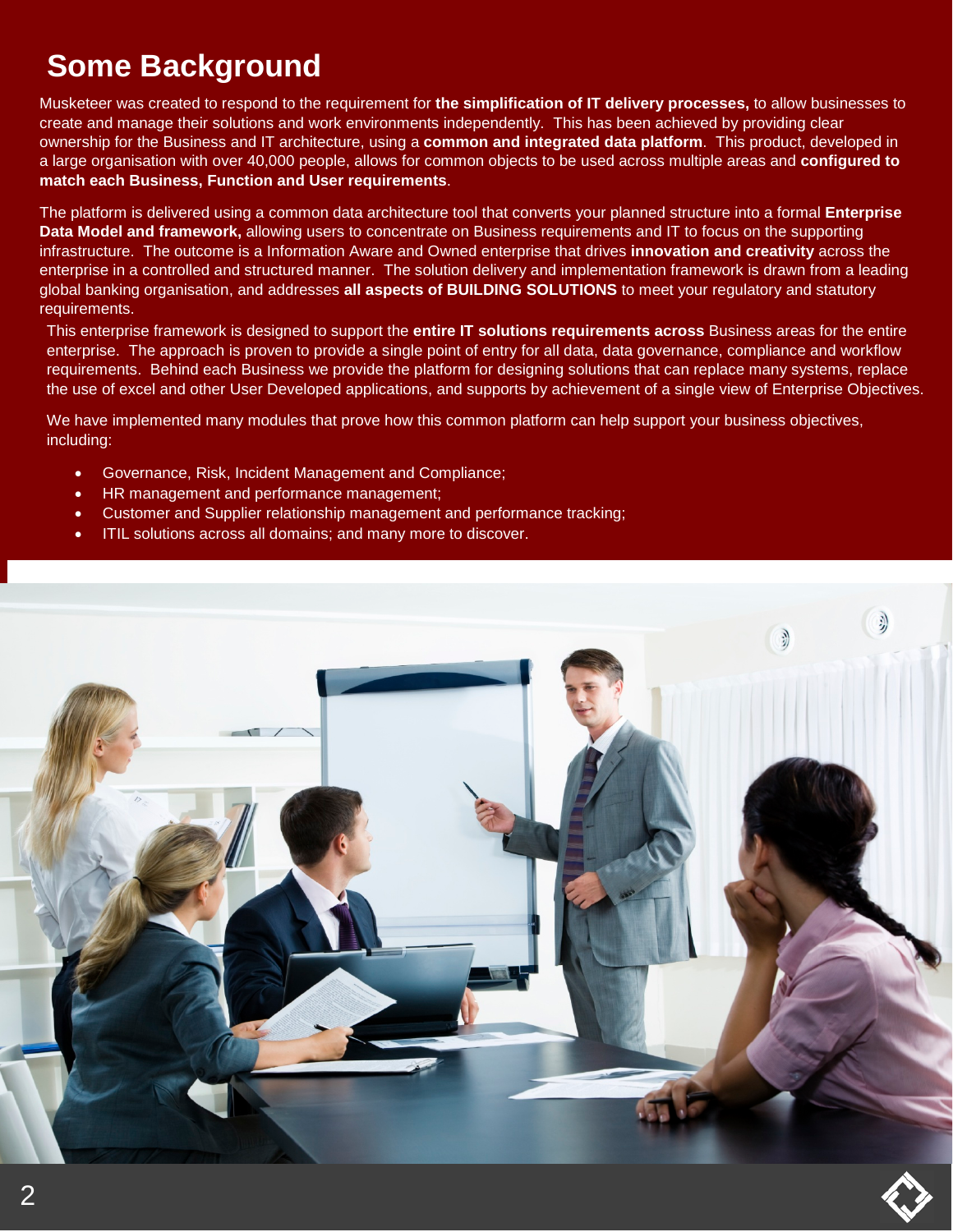

#### **What are the benefits of the Application?**

The application provides the whiteboard for business to IMAGINE, DESIGN and DEPLOY business requirements without the traditional shackles of IT, and retaining the rigour of a COMMON ARCHITECTURE and design process.

Musketeer will evolve and adpt to the changing needs, and each stage in the journey creates the ability to do more, leading to an environment that allows business to deliver on their requirements quickly.

Each business area is provided with a platform to grow, and can work independently of all other business areas, whilst allowing the freedom to create their own solutions. This capability extends to Reporting, Dashboards, Reports, Navigation and Workflow.

#### **What will we need for the Application?**

For the installation we will need support from your IT team to provide the platform for the installation, or we can host and manage this for you at a reasonable monthly cost. We will also need to establish a cost effective approach to gaining access to/ integration with user and organisational structures, and make sure that all your IT security policy requirements are met. There is also some normal legal stuff to cover the confidentiality and terms of the pilot.

The basic steps include: Define a High Level Roadmap and Priorities, Agree and set Accountability for the b areas and common data objects, Capture and publish the Solution framework, Create and manage the initiating forms, Manage and monitor activity based on community rules and requirements, and BUILD your reporting dashboards.

A key driver for the implementation framework is defining and establishing accountability, and is the cornerstone of our solution delivery and governance implementation framework. Our experienced team of consultants will work with your team to map out the requirements and ensure a simple implementation process.

## LIST OF MODULES

- Compliance & Assurance
- Case Management
- Change Governance
- Customer Management
- Data Governance
- Strategy & Executive
- Performance Management
- Workflow Management
- GRC
- Facilities Management
- Board Administration
- IT Service Delivery (ITIL)
- Regulatory Compliance
- Personnel Management
- License Management
- Policy Management
- Project Management
- Risk Management
- Supply Chain Management
- Stakeholder Management
- Safety, Health & Environmental Quality Management